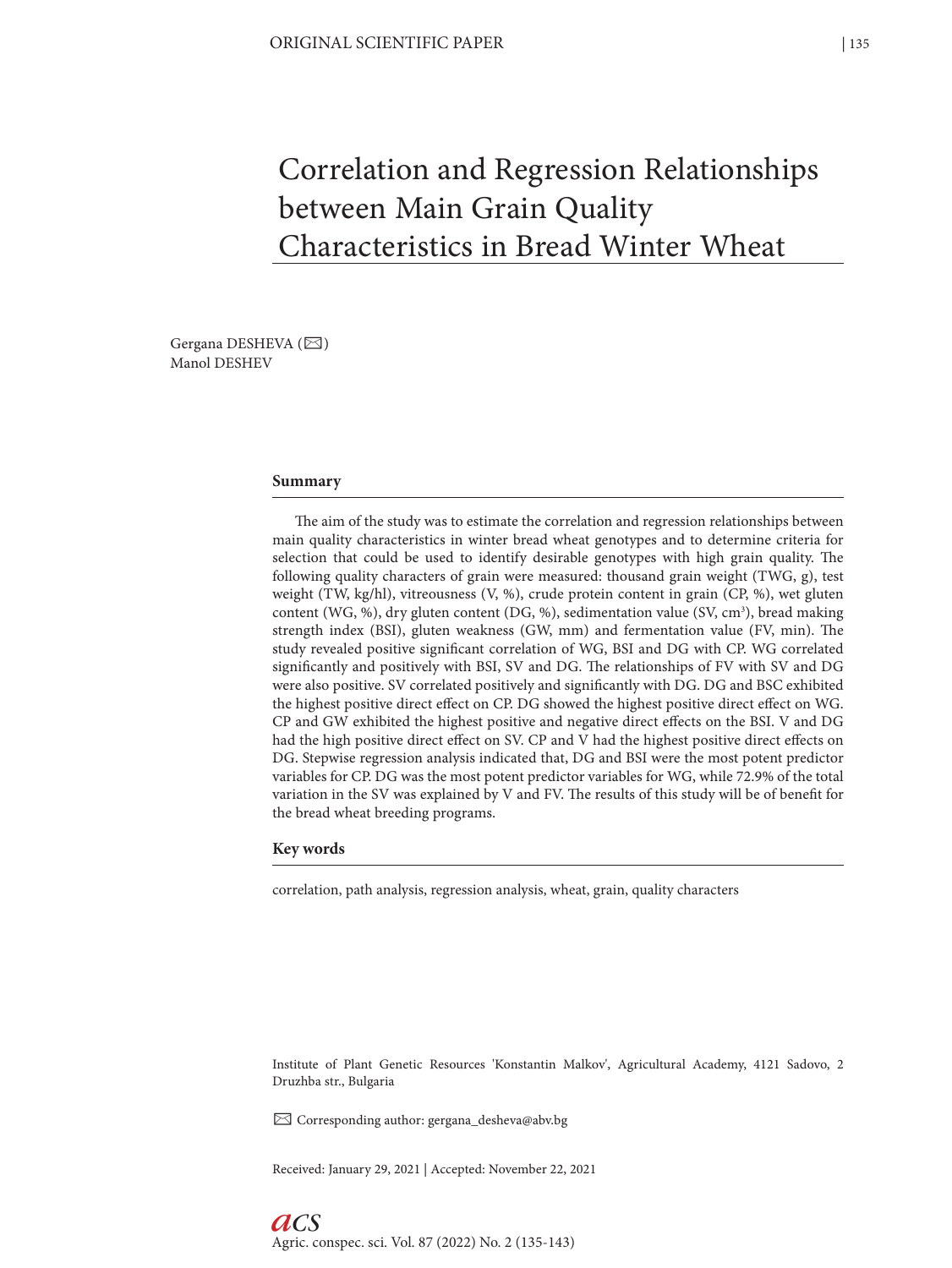## **Introduction**

Breeding programs are mainly directed toward higher yield and grain quality of common winter wheat. However, it has been reported that there is a negative correlation between yield and quality, thus making it very difficult to obtain a good quality grain in those high yield potential zones (Castillo et al., 2012). Wheat grain quality is a complex trait and depends on several physical, chemical and rheological properties, among which the most important include, e.g., protein content, composition of highmolecular glutenin subunits and grain hardness. The individual contribution of each trait varies depending on specific reaction to environmental conditions (Desheva, 2016). In plant breeding, selection of high-quality wheat is based mainly on the Zeleny sedimentation test, the falling number and the protein content (Rachoń et al., 2011; Salmanowicz et al., 2012; Warechowska et al., 2013; Desheva, 2016; Karaman and Aktas, 2020). The importance of protein content lies in the ability of gluten to produce dough with the desired rheological properties. Viscoelasticity is one of the basic properties of gluten. Therefore, wheat gluten is also very important in bakery products (Ktenioudaki et al., 2010; Boz et al., 2012). Tests like the Pelshenke dough ball test and the sodium dodecyl sulfate (SDS) sedimentation volume (an estimate of the strength of the wheat or quality of gluten and it depends on the degree of hydration of the proteins in the wheat and on their degree of oxidation) can also give valuable information about the baking quality of wheat (Pasha et al., 2007).

Correlations between traits are a measure of the strength of their relationship, and the knowledge of these correlations is important in plant breeding. If two traits are positively correlated, one can be indirectly improved by improving the other. Correlation coefficient is helpful in determining main traits influencing grain protein content and grain yield for indirect selection criteria. However, it provides incomplete information regarding relative importance of direct and indirect effects on individual factors involved (Hussain et al., 2010; Drikvand et al., 2013; Al-Najjar and Al-Zubaidy, 2020). Correlations between traits are dependent on genetic and environmental factors. Correlations themselves express only the degree of traits interrelationships, while path analysis provides an effective means of finding out direct and indirect causes of association (Drikvand et al., 2013).

Regression and correlation are closely related. The amount of correlation between the two variables determines the magnitude of the regression coefficient. Regression to the mean occurs when the correlation between the two variables is not complete. The accuracy of the prediction depends on the strength of the correlation. The higher correlation between variables, the more accurate the prediction (Mousavi and Nagy, 2020).

The aim of the study was to estimate the correlation and regression relationships between main quality characteristics in bread winter wheat and to determine the criteria for selection that could be used to identify desirable genotypes with high grain quality.

### **Materials and Methods**

The study was conducted in three growing seasons (2016/2017, 2017/2018 and 2018/2019) on the experimental field of the Institute of Plant Genetic Resources, Bulgaria. Twenty four winter bread wheat varieties were included in this study (Table 1). The sowings were carried out in the autumn in optimal terms for the region, on soil type meadow-cinnamon resin-like soil, after the predecessor peas. The randomized complete block designs with 3 replications on plots of 10  $m<sup>2</sup>$  were used. The standard technology for cultivation of winter bread wheat was used.

The following quality characters of grain were measured: thousand grain weight (TWG, g), test weight (TW, kg hl<sup>-1</sup>), vitreousness (V, %), crude protein content in grain (CP, %), wet gluten content (WG, %), dry gluten content (DG, %), sedimentation value (SV,  $cm<sup>3</sup>$ ), bread making strength index (BSI), gluten weakness (GW, mm) and fermentation value (FV, min). Quality analyses were performed at biochemical laboratory of the Institute of Plant Genetic Resources.

TWG, TW and V were determined according to the methods described in BDS ISO 520 (2003), BDS ISO 7971-2 (2000) and BDS 13378 (1976).

CP was estimated by the Kjeldahl method (BDS ISO 1871, 2001).

WG and DG in different flour samples were estimated by the hand washing method (BDS 13375, 1988).

SV of the whole wheat flour was determined using the method described by Pumpyanskiy (1971).

BSI and GW were defined according to BDS 13375 (1988). The whole wheat meal flour of each wheat variety was also tested for FV (Pelchenke et al., 1953).

Average data of three growing seasons were used to calculate the Pearson Correlation Coefficients between all possible combinations. The path coefficient analysis was calculated according to Dewey and Lu (1959). Single regression and stepwise regression analyses were also carried out for the data obtained to test the significance of the independent variables on the dependent variable. The data were analysed using the statistical program IBM SPSS Statistics 22.0.

## **Results and Discussion**

The Pearson phenotypic correlation coefficients for 10 quality parameters of grain are presented in Table 2. The study revealed positive significant correlation of WG (0.893\*\*), BSI (0.610\*\*) and DG (0.913\*\*) with CP. The linear relationship between CP and studied traits showed that a unit increase in the WG, BSI and DG correspondingly increased CP by 0.12%, 0.30% and 0.86%, respectively. The coefficient of determination  $(R^2)$  was high between CP and WG and between CP and DG, indicating that 79.71% of CP variance could be predicted from WG and 83.38% from DG (Fig.1). Improvement of crude protein might be possible if the above characters were considered in the selection programme. It was also observed that the association of V (0.387), TW (0.228), FV (0.374), GW (0.164), and SV (0.380) showed nonsignificant positive association with crude protein, while TWG correlated negatively and non-significantly with crude protein (-0.205). Huang et al. (2006), Kučerová (2006), Ionescu and Stoenescu (2010), Al-Saleh and Brennan (2012), Desheva (2016), Meles et al. (2016) and Karaman and Aktas (2020) in their studies also reported for highly significant positive correlation between CP and WG, which is strongly influenced by the pedoclimatic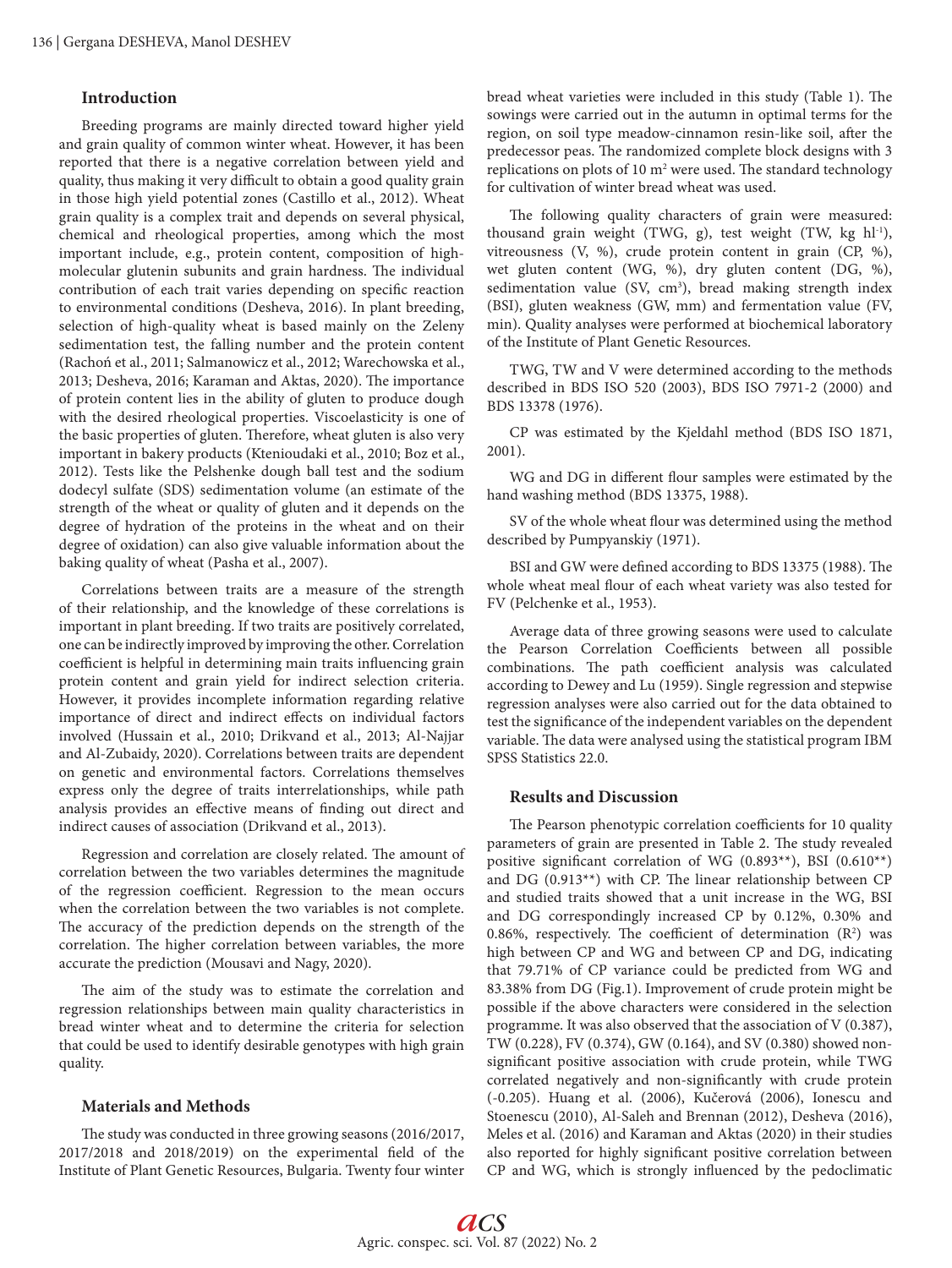conditions. A positive correlation between protein content and gluten (both wet and dry) was also reported by Gulia and Khatkar (2015) and Siddiqi et al. (2020). EL-Khayat et al. (2006) and Al-Saleh and Brennan (2012) confirmed a low correlation between test weight and protein content. Drikvand et al. (2013) and Laidig et al. (2017) noted a positive correlation between CP and sedimentation volume (SV). Contrary to our results Shahin et al. (2002), Jochen et al. (2011) and Abdipour et al. (2016) reported for significant phenotypic correlations between crude protein content and sedimentation volume, while Garg et al. (2016) and Siddiqi et al. (2020) reported for no correlation between protein content and SV. Al-Saleh and Brennan (2012) and Brennan et al.

(2012) noted a significant positive correlation between protein content and vitreousness and a negative significant correlation with kernel weight. A significant positive correlation of grain protein content with vitreousness was found by Figiel et al. (2011) and Warechowska et al. (2013).

V exhibited significant positive correlations with TW (0.485\*), WG (0.567\*\*), FV (0.557\*\*), SV (0.793\*\*) and DG (0.512\*) (Table 2). The regression lines between V and studied traits made it evident that the increase of the TW, WG, FV, SV and DG by 1, increased V by 1.591%, 1.923%, 0.161%, 0.972% and 4.88%, respectively. SV with  $R^2$  of 62.85% estimated the maximum of V changes (Fig. 1).

**Table 1.** Varieties included in the study

| Triticum aestivum L.<br>var.erythrospermum (Koern.) Mansf.<br>$\mathbf{1}$<br>Saturnus<br>AUT<br>$\overline{2}$<br>ESP<br>Triticum aestivum L.<br>var.lutescens (Alef.) Mansf.<br>Dimas<br>Triticum aestivum L.<br>var.lutescens (Alef.) Mansf.<br>CZE<br>3<br>Ines<br>Bohemia<br>CZE<br>$\overline{4}$<br>Triticum aestivum L.<br>var.lutescens (Alef.) Mansf.<br>5<br>Triticum aestivum L.<br>var.lutescens (Alef.) Mansf.<br>Baletka<br>CZE<br>var.lutescens (Alef.) Mansf.<br>Seladon<br>CZE<br>6<br>Triticum aestivum L.<br>$\overline{7}$<br>Triticum aestivum L.<br>var.erythrospermum (Koern.) Mansf.<br>Jordao<br>PRT<br>8<br>Triticum aestivum L.<br>Andalou<br><b>FRA</b><br>var.lutescens (Alef.) Mansf.<br>9<br>Triticum aestivum L.<br>var.lutescens (Alef.) Mansf.<br>Muza<br>POL<br>10<br>Triticum aestivum L.<br>var.lutescens (Alef.) Mansf.<br>Kobra Plus<br>POL<br>$C\mathbb{Z}\mathbf{E}$<br>11<br>Triticum aestivum L.<br>var.lutescens (Alef.) Mansf.<br>Bardotka<br>$C\mathbb{Z}\mathbf{E}$<br>12<br>Triticum aestivum L.<br>var.lutescens (Alef.) Mansf.<br>Bazilika<br>Nikol<br>$CZE$<br>13<br>Triticum aestivum L.<br>var.lutescens (Alef.) Mansf.<br><b>CZE</b><br>14<br>Triticum aestivum L.<br>var.lutescens (Alef.) Mansf.<br>Bodycek<br>CZE<br>15<br>Triticum aestivum L.<br>var.lutescens (Alef.) Mansf.<br>Elly<br>$C\mathbb{Z}\mathbf{E}$<br>16<br>Triticum aestivum L.<br>var.erythrospermum (Koern.) Mansf.<br>Jindra<br>Triticum aestivum L.<br>CZE<br>17<br>var.lutescens (Alef.) Mansf.<br>RW Nadal<br><b>CZE</b><br>18<br>Triticum aestivum L.<br>var.lutescens (Alef.) Mansf.<br>Matylda<br>Triticum aestivum L.<br><b>FRA</b><br>19<br>var.lutescens (Alef.) Mansf.<br>Canadair<br><b>GRC</b><br>20<br>Triticum aestivum L.<br>var.ferrugineum (Alef.) Mansf.<br>Oropos<br>Triticum aestivum L.<br>GRC<br>21<br>var.aureum (Link) Mansf.<br>Nestor<br><b>FRA</b><br>22<br>Triticum aestivum L.<br>var.lutescens (Alef.) Mansf.<br>Altigo<br>Triticum aestivum L.<br>var.lutescens (Alef.) Mansf.<br>Aldric<br><b>FRA</b><br>23<br><b>BGR</b><br>Triticum aestivum L.<br>var.erythrospermum (Koern.) Mansf.<br>Enola<br>24 | $N^{\rm o}$ | Plant species | Subspecies | Name of varieties | Origin |
|----------------------------------------------------------------------------------------------------------------------------------------------------------------------------------------------------------------------------------------------------------------------------------------------------------------------------------------------------------------------------------------------------------------------------------------------------------------------------------------------------------------------------------------------------------------------------------------------------------------------------------------------------------------------------------------------------------------------------------------------------------------------------------------------------------------------------------------------------------------------------------------------------------------------------------------------------------------------------------------------------------------------------------------------------------------------------------------------------------------------------------------------------------------------------------------------------------------------------------------------------------------------------------------------------------------------------------------------------------------------------------------------------------------------------------------------------------------------------------------------------------------------------------------------------------------------------------------------------------------------------------------------------------------------------------------------------------------------------------------------------------------------------------------------------------------------------------------------------------------------------------------------------------------------------------------------------------------------------------------------------------------------------------------------------------------------------------------------------------------------------------------------------------------------|-------------|---------------|------------|-------------------|--------|
|                                                                                                                                                                                                                                                                                                                                                                                                                                                                                                                                                                                                                                                                                                                                                                                                                                                                                                                                                                                                                                                                                                                                                                                                                                                                                                                                                                                                                                                                                                                                                                                                                                                                                                                                                                                                                                                                                                                                                                                                                                                                                                                                                                      |             |               |            |                   |        |
|                                                                                                                                                                                                                                                                                                                                                                                                                                                                                                                                                                                                                                                                                                                                                                                                                                                                                                                                                                                                                                                                                                                                                                                                                                                                                                                                                                                                                                                                                                                                                                                                                                                                                                                                                                                                                                                                                                                                                                                                                                                                                                                                                                      |             |               |            |                   |        |
|                                                                                                                                                                                                                                                                                                                                                                                                                                                                                                                                                                                                                                                                                                                                                                                                                                                                                                                                                                                                                                                                                                                                                                                                                                                                                                                                                                                                                                                                                                                                                                                                                                                                                                                                                                                                                                                                                                                                                                                                                                                                                                                                                                      |             |               |            |                   |        |
|                                                                                                                                                                                                                                                                                                                                                                                                                                                                                                                                                                                                                                                                                                                                                                                                                                                                                                                                                                                                                                                                                                                                                                                                                                                                                                                                                                                                                                                                                                                                                                                                                                                                                                                                                                                                                                                                                                                                                                                                                                                                                                                                                                      |             |               |            |                   |        |
|                                                                                                                                                                                                                                                                                                                                                                                                                                                                                                                                                                                                                                                                                                                                                                                                                                                                                                                                                                                                                                                                                                                                                                                                                                                                                                                                                                                                                                                                                                                                                                                                                                                                                                                                                                                                                                                                                                                                                                                                                                                                                                                                                                      |             |               |            |                   |        |
|                                                                                                                                                                                                                                                                                                                                                                                                                                                                                                                                                                                                                                                                                                                                                                                                                                                                                                                                                                                                                                                                                                                                                                                                                                                                                                                                                                                                                                                                                                                                                                                                                                                                                                                                                                                                                                                                                                                                                                                                                                                                                                                                                                      |             |               |            |                   |        |
|                                                                                                                                                                                                                                                                                                                                                                                                                                                                                                                                                                                                                                                                                                                                                                                                                                                                                                                                                                                                                                                                                                                                                                                                                                                                                                                                                                                                                                                                                                                                                                                                                                                                                                                                                                                                                                                                                                                                                                                                                                                                                                                                                                      |             |               |            |                   |        |
|                                                                                                                                                                                                                                                                                                                                                                                                                                                                                                                                                                                                                                                                                                                                                                                                                                                                                                                                                                                                                                                                                                                                                                                                                                                                                                                                                                                                                                                                                                                                                                                                                                                                                                                                                                                                                                                                                                                                                                                                                                                                                                                                                                      |             |               |            |                   |        |
|                                                                                                                                                                                                                                                                                                                                                                                                                                                                                                                                                                                                                                                                                                                                                                                                                                                                                                                                                                                                                                                                                                                                                                                                                                                                                                                                                                                                                                                                                                                                                                                                                                                                                                                                                                                                                                                                                                                                                                                                                                                                                                                                                                      |             |               |            |                   |        |
|                                                                                                                                                                                                                                                                                                                                                                                                                                                                                                                                                                                                                                                                                                                                                                                                                                                                                                                                                                                                                                                                                                                                                                                                                                                                                                                                                                                                                                                                                                                                                                                                                                                                                                                                                                                                                                                                                                                                                                                                                                                                                                                                                                      |             |               |            |                   |        |
|                                                                                                                                                                                                                                                                                                                                                                                                                                                                                                                                                                                                                                                                                                                                                                                                                                                                                                                                                                                                                                                                                                                                                                                                                                                                                                                                                                                                                                                                                                                                                                                                                                                                                                                                                                                                                                                                                                                                                                                                                                                                                                                                                                      |             |               |            |                   |        |
|                                                                                                                                                                                                                                                                                                                                                                                                                                                                                                                                                                                                                                                                                                                                                                                                                                                                                                                                                                                                                                                                                                                                                                                                                                                                                                                                                                                                                                                                                                                                                                                                                                                                                                                                                                                                                                                                                                                                                                                                                                                                                                                                                                      |             |               |            |                   |        |
|                                                                                                                                                                                                                                                                                                                                                                                                                                                                                                                                                                                                                                                                                                                                                                                                                                                                                                                                                                                                                                                                                                                                                                                                                                                                                                                                                                                                                                                                                                                                                                                                                                                                                                                                                                                                                                                                                                                                                                                                                                                                                                                                                                      |             |               |            |                   |        |
|                                                                                                                                                                                                                                                                                                                                                                                                                                                                                                                                                                                                                                                                                                                                                                                                                                                                                                                                                                                                                                                                                                                                                                                                                                                                                                                                                                                                                                                                                                                                                                                                                                                                                                                                                                                                                                                                                                                                                                                                                                                                                                                                                                      |             |               |            |                   |        |
|                                                                                                                                                                                                                                                                                                                                                                                                                                                                                                                                                                                                                                                                                                                                                                                                                                                                                                                                                                                                                                                                                                                                                                                                                                                                                                                                                                                                                                                                                                                                                                                                                                                                                                                                                                                                                                                                                                                                                                                                                                                                                                                                                                      |             |               |            |                   |        |
|                                                                                                                                                                                                                                                                                                                                                                                                                                                                                                                                                                                                                                                                                                                                                                                                                                                                                                                                                                                                                                                                                                                                                                                                                                                                                                                                                                                                                                                                                                                                                                                                                                                                                                                                                                                                                                                                                                                                                                                                                                                                                                                                                                      |             |               |            |                   |        |
|                                                                                                                                                                                                                                                                                                                                                                                                                                                                                                                                                                                                                                                                                                                                                                                                                                                                                                                                                                                                                                                                                                                                                                                                                                                                                                                                                                                                                                                                                                                                                                                                                                                                                                                                                                                                                                                                                                                                                                                                                                                                                                                                                                      |             |               |            |                   |        |
|                                                                                                                                                                                                                                                                                                                                                                                                                                                                                                                                                                                                                                                                                                                                                                                                                                                                                                                                                                                                                                                                                                                                                                                                                                                                                                                                                                                                                                                                                                                                                                                                                                                                                                                                                                                                                                                                                                                                                                                                                                                                                                                                                                      |             |               |            |                   |        |
|                                                                                                                                                                                                                                                                                                                                                                                                                                                                                                                                                                                                                                                                                                                                                                                                                                                                                                                                                                                                                                                                                                                                                                                                                                                                                                                                                                                                                                                                                                                                                                                                                                                                                                                                                                                                                                                                                                                                                                                                                                                                                                                                                                      |             |               |            |                   |        |
|                                                                                                                                                                                                                                                                                                                                                                                                                                                                                                                                                                                                                                                                                                                                                                                                                                                                                                                                                                                                                                                                                                                                                                                                                                                                                                                                                                                                                                                                                                                                                                                                                                                                                                                                                                                                                                                                                                                                                                                                                                                                                                                                                                      |             |               |            |                   |        |
|                                                                                                                                                                                                                                                                                                                                                                                                                                                                                                                                                                                                                                                                                                                                                                                                                                                                                                                                                                                                                                                                                                                                                                                                                                                                                                                                                                                                                                                                                                                                                                                                                                                                                                                                                                                                                                                                                                                                                                                                                                                                                                                                                                      |             |               |            |                   |        |
|                                                                                                                                                                                                                                                                                                                                                                                                                                                                                                                                                                                                                                                                                                                                                                                                                                                                                                                                                                                                                                                                                                                                                                                                                                                                                                                                                                                                                                                                                                                                                                                                                                                                                                                                                                                                                                                                                                                                                                                                                                                                                                                                                                      |             |               |            |                   |        |
|                                                                                                                                                                                                                                                                                                                                                                                                                                                                                                                                                                                                                                                                                                                                                                                                                                                                                                                                                                                                                                                                                                                                                                                                                                                                                                                                                                                                                                                                                                                                                                                                                                                                                                                                                                                                                                                                                                                                                                                                                                                                                                                                                                      |             |               |            |                   |        |
|                                                                                                                                                                                                                                                                                                                                                                                                                                                                                                                                                                                                                                                                                                                                                                                                                                                                                                                                                                                                                                                                                                                                                                                                                                                                                                                                                                                                                                                                                                                                                                                                                                                                                                                                                                                                                                                                                                                                                                                                                                                                                                                                                                      |             |               |            |                   |        |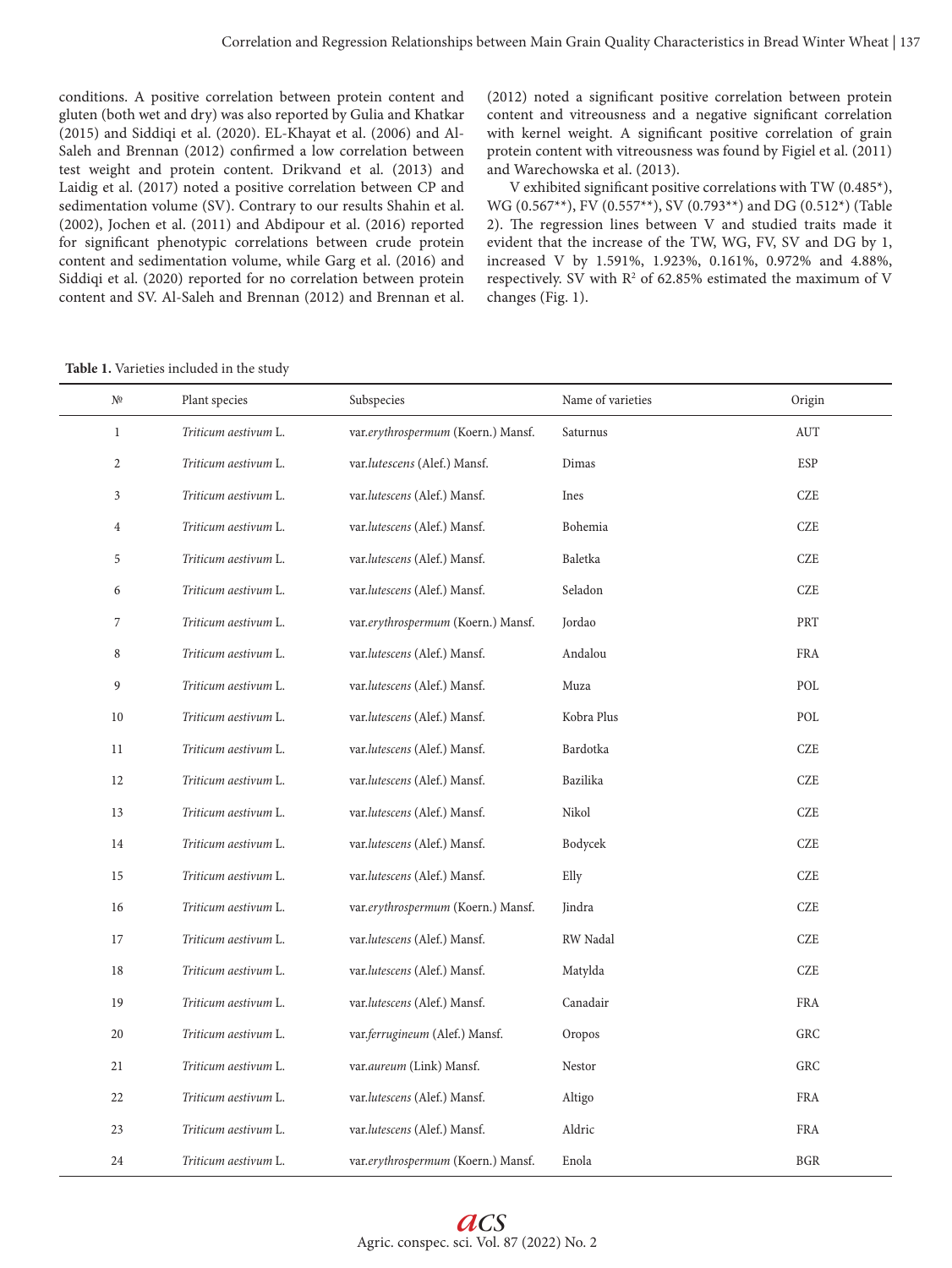

**Figure 1.** Simple regression relationships between investigated quality characters of 24 bread wheat accessions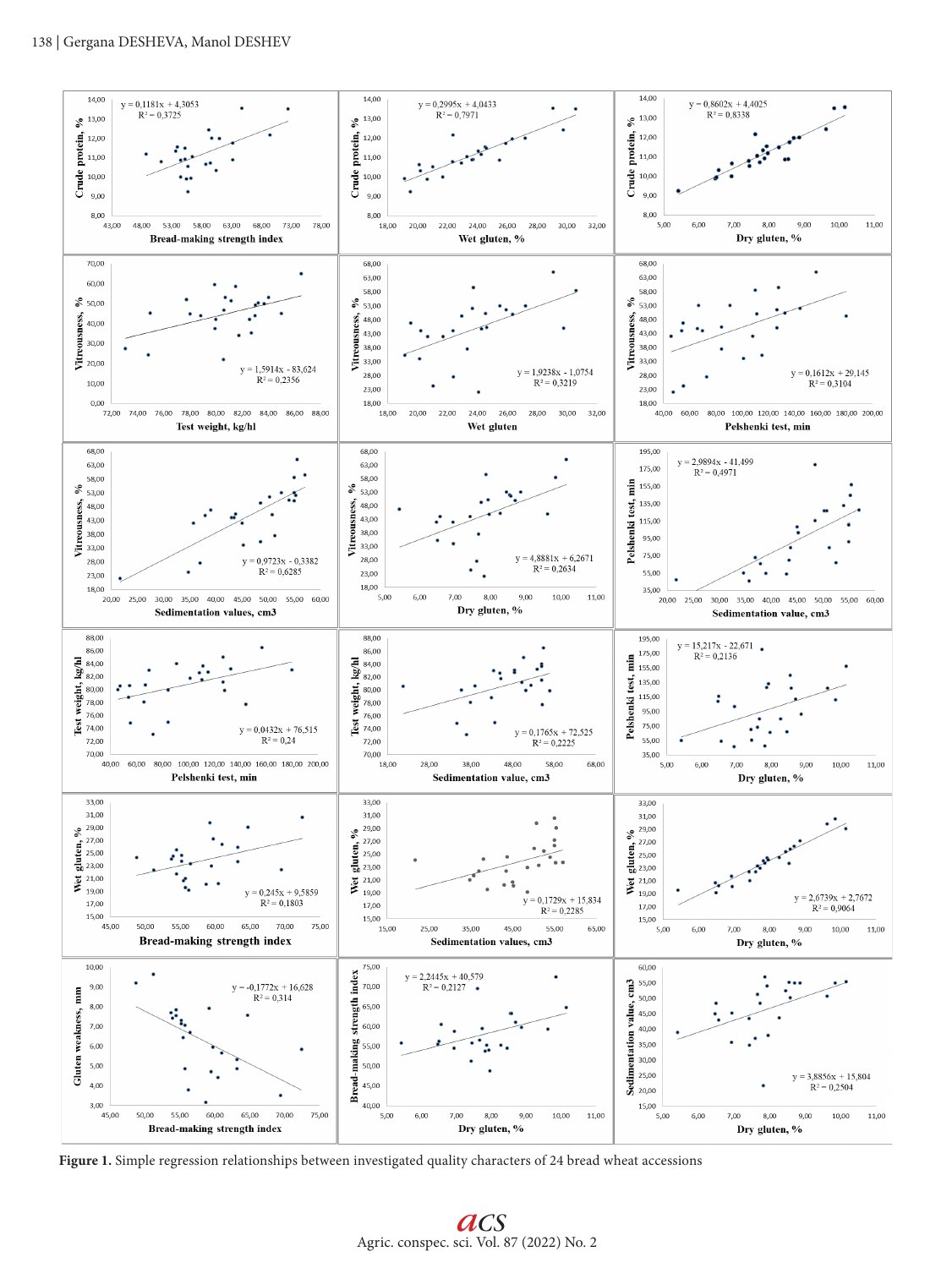|            | $\cal CP~$   | V            | TWG          | TW       | WG             | FV           | GW           | BSI          | <b>SV</b>    | DG           |
|------------|--------------|--------------|--------------|----------|----------------|--------------|--------------|--------------|--------------|--------------|
| CP         | $\mathbf{1}$ |              |              |          |                |              |              |              |              |              |
| V          | 0.387        | $\mathbf{1}$ |              |          |                |              |              |              |              |              |
| TWG        | $-0.205$     | 0.024        | $\mathbf{1}$ |          |                |              |              |              |              |              |
| TW         | 0.228        | $0.485*$     | 0.026        | $\,1\,$  |                |              |              |              |              |              |
| WG         | $0.893**$    | $0.567**$    | $-0.207$     | 0.378    | $\mathbf{1}$   |              |              |              |              |              |
| ${\rm FV}$ | 0.374        | $0.557**$    | $-0.149$     | $0.490*$ | 0.379          | $\mathbf{1}$ |              |              |              |              |
| GW         | 0.164        | 0.161        | $-0.11$      | 0.141    | 0.362          | $-0.21$      | $\mathbf{1}$ |              |              |              |
| BSI        | $0.610**$    | 0.246        | $-0.106$     | $-0.01$  | $0.425^{\ast}$ | 0.371        | $-0.560**$   | $\mathbf{1}$ |              |              |
| <b>SV</b>  | 0.38         | $0.793**$    | $-0.162$     | $0.472*$ | $0.478*$       | $0.705**$    | $-0.105$     | 0.35         | $\mathbf{1}$ |              |
| DG         | $0.913**$    | $0.512*$     | $-0.302$     | 0.288    | $0.952**$      | $0.461*$     | 0.31         | $0.460*$     | $0.499*$     | $\mathbf{1}$ |

**Table 2.** Pearson correlation coefficients between studied 10 quality parameters of grain in 24 bread wheat genotypes

crude protein content in grain (CP), vitreousness (V), thousand grain weight (TWG), test weight (TW), wet gluten content (WG), fermentation value (FV), gluten weakness (GW), bread making strength index (BSI), sedimentation value (SV), dry gluten content (DG)

\*\* Correlation is significant at the 0.01 level (2-tailed), \* Correlation is significant at the *P* < 0.05 level (2-tailed)

In our previous investigation we also noted that the association of V and SV showed significant positive relationship (Desheva, 2016). In contrast with our study Al-Saleh and Brennan (2012) reported for negative correlation with the kernel weight and the test weight.

TW showed significant positive association with FV (0.490\*) and SV (0.472\*) at phenotypic level. WG correlated significantly and positively with BSI (0.425<sup>\*</sup>), SV (0.478<sup>\*</sup>) and DG (0.952<sup>\*\*</sup>) (Table 2). The regression lines for evaluated characters showed that the increase of BSI, SV and DG by 1, increased WG by 0.245%,  $0.173\%$  and  $0.267\%$ , respectively.  $\mathbb{R}^2$  of 0.9064 between WG and DG was the highest. This value indicated that 90.64% of the WG variance could be predicted from the DG as variable (Fig. 1).

The associations between sedimentation value and wet gluten content were also illustrated by Pasha et al. (2007), Ralcewicz (2009), Surma et al. (2012) and Siddiqi et al. (2020). Gulia and Khatkar (2015) and Desheva (2016) reported for significant correlation between wet and dry gluten.

The relationships of FV with SV and DG were also positive, respectively 0.705\*\* and 0.461\*. GW showed significantly negative association with BSI (-0.560\*\*). SV correlated positively and significantly with DG (0.499\*). TWG showed non-significant negative association at phenotypic level with all of the studied parameters except with TW (0.026) and V (0.024) (Table 2). Contrary to our study significantly high positive correlations between test weight and thousand kernel weight were observed by Al-Saleh and Brennan (2012), Warechowska et.al. (2013), Baye et al. (2020) and Karaman and Aktas (2020). Test weight increased linearly with a thousand kernel weight increase. Stronger correlations were found for a variety of larger grains (Warechowska et al., 2013; Upadhyay, 2020).

As stated, path coefficient is the most powerful tool to help analyse nature, extent and direction of selection. It is used to establish the exact relationships in terms of cause and effect, identify the direct, indirect and total (direct plus indirect) causal effects (Khanala et al., 2020). For increasing of given trait in the breeding program, selection and hybridization can be made more effective and accurate by using those traits that have a significant positive correlation coefficient and direct effect on the studied trait (Upadhyay, 2020).

Data presented in Table 3 revealed that characters DG and BSC exhibited the highest positive direct effect on CP, respectively with 0.556 and 0.387, while the highest total positive indirect effect had WG (0.648), following from V (0.566). The direct negative effect of V on the CP was masked from the total positive indirect effect of the rest traits. Therefore DG and BSC could be considered as main components of selection in a breeding program for obtaining higher crude protein in the grain of common winter wheat.

Direct contributions of SV, WG, GW and BSI to V were high and positive, respectively 0.68; 0.592; 0.484 and 0.415. CP exhibited the highest positive direct effect on TWG (0.623), V (0.635) and WG (0.407), while DG (-0.986) showed the highest negative direct effect on TWG. The highest positive and negative direct effects on TW were shown in WG and DG, respectively 1.388 and -1.321. The direct negative effect of DG on the TW was masked from the total positive indirect effect of the rest traits (Table 3).

DG (0.754) showed the highest positive direct effect on WG, like its phenotypic correlation with WG (0.952), implying that there was true association of the two traits. Direct contribution of DG (1.209) on FV was the highest and positive. WG (-0.965) showed the greatest negative direct effect on FV, which was masked from the total positive indirect effect of the rest traits (1.344).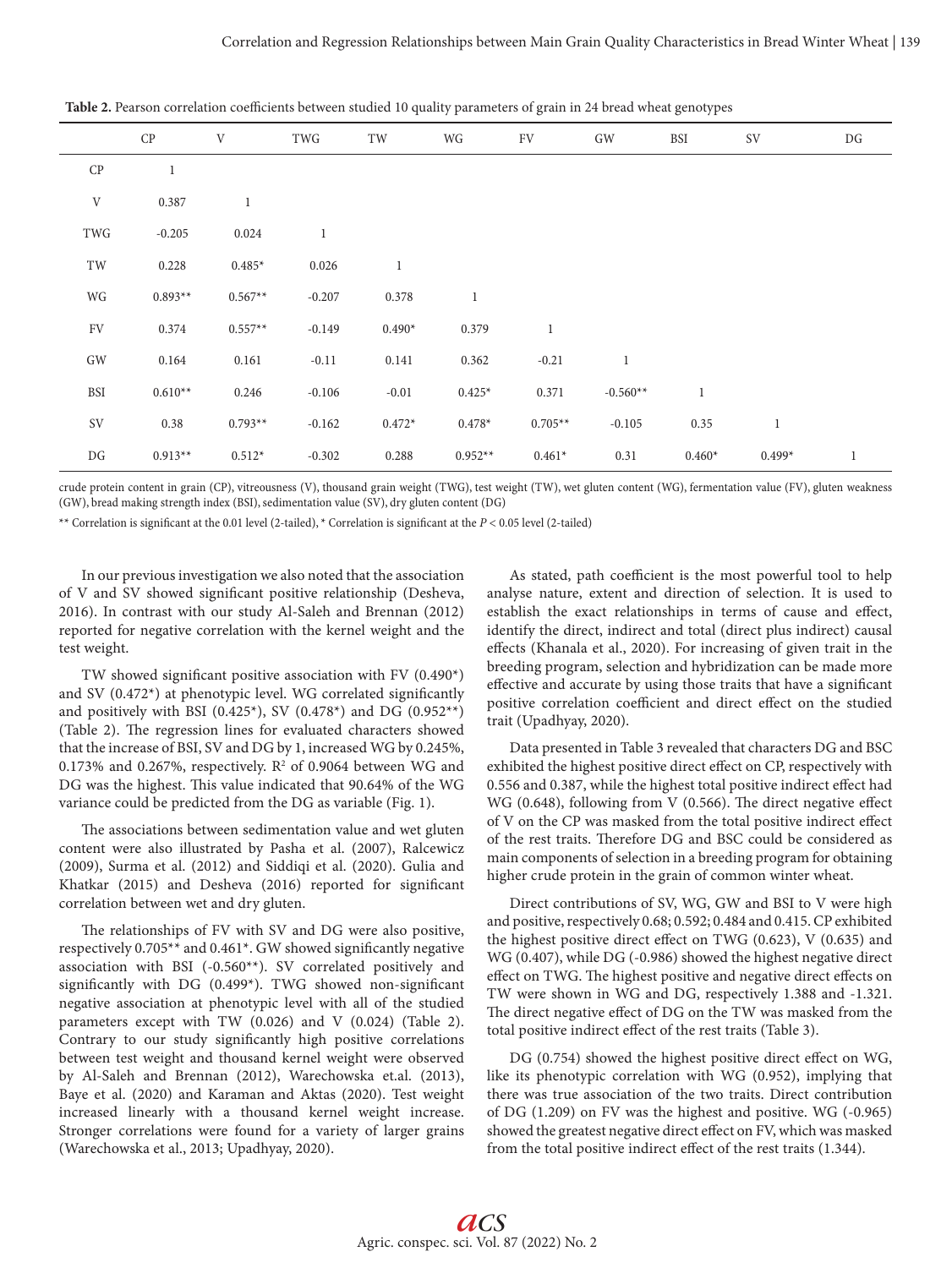V exhibited positive direct effect on GW however less magnitude was, while BSI showed the highest negative direct effect on the character, like the association between both traits.

CP and GW correlated positively and negatively, respectively with BSI and exhibited the highest positive and negative direct effects on the BSI (Table 4).

| Table 3. The direct and total indirect effects of independent variables on a dependent variable in 24 accessions from Triticum aestivum L. |  |
|--------------------------------------------------------------------------------------------------------------------------------------------|--|
|--------------------------------------------------------------------------------------------------------------------------------------------|--|

|                          | Dependent variables |                           |                |                           |                |                           |                |                           |  |
|--------------------------|---------------------|---------------------------|----------------|---------------------------|----------------|---------------------------|----------------|---------------------------|--|
| Independent<br>variables |                     | CP                        |                | $\mathbf{V}$              |                | TWG                       |                | TW                        |  |
|                          | Direct effects      | Total indirect<br>effects | Direct effects | Total indirect<br>effects | Direct effects | Total indirect<br>effects | Direct effects | Total indirect<br>effects |  |
| CP                       |                     |                           | $-0.424$       | 0.811                     | 0.623          | $-0.828$                  | 0.224          | .004                      |  |
| V                        | $-0.179$            | 0.566                     |                |                           | 0.635          | $-0.611$                  | $-0.009$       | .494                      |  |
| TWG                      | 0.075               | $-0.280$                  | 0.182          | $-0.157$                  |                |                           | 0.008          | .018                      |  |
| TW                       | 0.04                | 0.187                     | $-0.004$       | 0.489                     | 0.012          | 0.014                     |                |                           |  |
| WG                       | 0.245               | 0.648                     | 0.596          | $-0.028$                  | 0.407          | $-0.615$                  | 1.388          | $-1.010$                  |  |
| FV                       | 0.006               | 0.368                     | 0.156          | 0.401                     | $-0.037$       | $-0.112$                  | 0.515          | $-.025$                   |  |
| GW                       | 0.153               | 0.012                     | 0.484          | $-0.323$                  | $-0.464$       | 0.353                     | $-0.106$       | .247                      |  |
| BSI                      | 0.387               | 0.225                     | 0.415          | $-0.168$                  | $-0.439$       | 0.333                     | $-0.434$       | .425                      |  |
| SV                       | $-0.004$            | 0.383                     | 0.678          | 0.115                     | $-0.478$       | $-0.187$                  | 0.169          | .310                      |  |
| DG                       | 0.556               | 0.357                     | $-0.362$       | 1.263                     | $-0.986$       | 0.684                     | $-1.321$       | 1.609                     |  |

crude protein content in grain (CP), vitreousness (V), thousand grain weight (TWG), test weight (TW), wet gluten content (WG), fermentation value (FV), gluten weakness (GW), bread making strength index (BSI), sedimentation value (SV), dry gluten content (DG)

|                          | Dependent variables |                           |                |                           |                |                           |                |                           |  |
|--------------------------|---------------------|---------------------------|----------------|---------------------------|----------------|---------------------------|----------------|---------------------------|--|
| Independent<br>variables | WG                  |                           |                | FV                        |                | GW                        |                | <b>BSI</b>                |  |
|                          | Direct effects      | Total indirect<br>effects | Direct effects | Total indirect<br>effects | Direct effects | Total indirect<br>effects | Direct effects | Total indirect<br>effects |  |
| CP                       | 0.140               | 0.753                     | 0.022          | 0.351                     | 0.278          | $-0.113$                  | 0.620          | $-0.010$                  |  |
| V                        | 0.144               | 0.423                     | 0.243          | 0.314                     | 0.371          | $-0.210$                  | 0.281          | $-0.035$                  |  |
| TWG                      | 0.028               | $-0.236$                  | $-0.016$       | $-0.141$                  | $-0.102$       | $-0.009$                  | $-0.085$       | $-0.021$                  |  |
| TW                       | 0.141               | 0.237                     | 0.339          | 0.151                     | $-0.034$       | 0.091                     | $-0.124$       | 0.114                     |  |
| WG                       |                     |                           | $-0.965$       | 1.344                     | 0.222          | 0.140                     | 0.194          | 0.253                     |  |
| <b>FV</b>                | $-0.149$            | 0.528                     |                |                           | $-0.186$       | $-0.024$                  | $-0.057$       | 0.428                     |  |
| GW                       | 0.07                | 0.293                     | $-0.379$       | 0.169                     |                |                           | $-0.774$       | 0.214                     |  |
| <b>BSI</b>               | 0.069               | 0.356                     | $-0.132$       | 0.503                     | $-0.877$       | 0.317                     |                |                           |  |
| <b>SV</b>                | $-0.04$             | 0.518                     | 0.204          | 0.501                     | $-0.313$       | 0.208                     | $-0.158$       | 0.508                     |  |
| DG                       | 0.754               | 0.198                     | 1.209          | $-0.747$                  | 0.280          | 0.029                     | $-0.078$       | 0.539                     |  |

**Table 4.** The direct and total indirect effects of independent variables on a dependent variable in 24 accessions from *Triticum aestivum* L**.**

crude protein content in grain (CP), vitreousness (V), thousand grain weight (TWG), test weight (TW), wet gluten content (WG), fermentation value (FV), gluten weakness (GW), bread making strength index (BSI), sedimentation value (SV), dry gluten content (DG)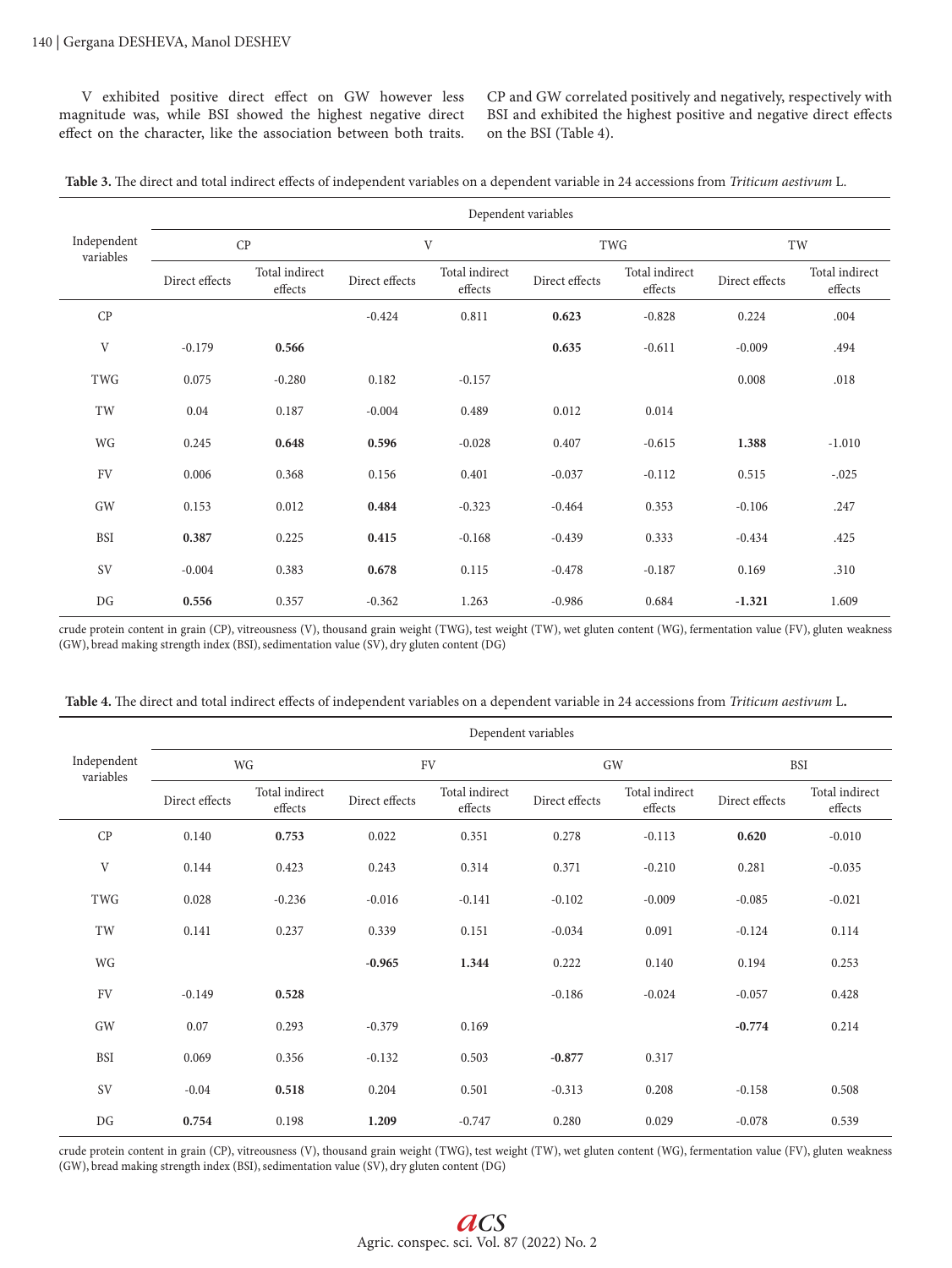The table 5 showed that V (0.692) and DG (0.428) had a high positive direct effect on SV indicating the relationship between these traits as good contributors to SV. Direct contributions of FV (0.133) to SV were also positive but with less magnitude and were masked from the total positive indirect effect of the rest traits. CP (0.636) and V (0.589) had the highest positive direct effects on DG

Stepwise regression is a semi-automated process of building a model by successively adding or removing variables based solely on the t-statistics of their estimated coefficients (Hannachi et al., 2013). In our study stepwise regression analysis indicated that DG and BSI were the most potent predictor variables for CP, accounting for 87.9% of its variability. The existence of significant R square in a regression equation indicates the effectiveness of the traits to increase CP (Desheva and Kyosev, 2017). Correlation and path analyses also confirmed that DG and BSI were the main components for obtaining higher crude protein in the grain of common winter wheat. The SV with  $R^2 = 62.8\%$ , had justified the

maximum of V changes. The other variables in this study were not included in the model because of their low relative contributions on V (Fig.1). Stepwise regression fitted model showed that TW increased with the increase of FV, but R square was only 0.240. DG was the most potent predictor variable for WG, accounting for 90.6% of its variability, while SV was the most potent predictor variable for FV  $(R^2 = 49.7%)$  (Table 6).

The final stepwise regression model equation developed between BSI and independent variables depicted strong relationship with  $R^2$  of 82.10%. The model showed that BSI increased with the increase of CP and decrease of GW (Table 6).

According to the results, 72.9% of the total variation in the SV was explained by the selected variables V and FV, while the most potent predictor variables for DG were WG and CP. The R2 value of 92.6% confirmed that our model equation could be used to predict dry gluten (Table 6).

**Table 5.** The direct and total indirect effects of independent variables on a dependent variable in 24 accessions from *Triticum aestivum* L.

|                       | Dependent variables |                        |                |                        |  |  |  |
|-----------------------|---------------------|------------------------|----------------|------------------------|--|--|--|
| Independent variables |                     | SV                     | DG             |                        |  |  |  |
|                       | Direct effects      | Total indirect effects | Direct effects | Total indirect effects |  |  |  |
| $\cal CP~$            | $-0.009$            | 0.389                  | 0.277          | 0.636                  |  |  |  |
| V                     | 0.692               | 0.101                  | $-0.076$       | 0.589                  |  |  |  |
| TWG                   | $-0.140$            | $-0.022$               | $-0.059$       | $-0.243$               |  |  |  |
| TW                    | 0.073               | 0.399                  | $-0.117$       | 0.406                  |  |  |  |
| WG                    | $-0.168$            | 0.646                  | 0.658          | 0.294                  |  |  |  |
| <b>FV</b>             | 0.133               | 0.571                  | 0.163          | 0.299                  |  |  |  |
| GW                    | $-0.418$            | 0.312                  | 0.077          | 0.219                  |  |  |  |
| <b>BSI</b>            | $-0.238$            | 0.391                  | $-0.024$       | 0.486                  |  |  |  |
| <b>SV</b>             |                     |                        | 0.088          | 0.412                  |  |  |  |
| DG                    | 0.428               | 0.073                  |                |                        |  |  |  |

crude protein content in grain (CP), vitreousness (V), thousand grain weight (TWG), test weight (TW), wet gluten content (WG), fermentation value (FV), gluten weakness (GW), bread making strength index (BSI), sedimentation value (SV), dry gluten content (DG)

**Table 6.** Stepwise regression fitted model to study relationship between grain quality characters of bread wheat

| Parameters | Fitted model                                      | R <sup>2</sup> | Sum of Squares | df | Mean Square | F      | Sig.  |
|------------|---------------------------------------------------|----------------|----------------|----|-------------|--------|-------|
| CP         | $CP = 2.515 + 0.756 \times DG + 0.047 \times BSI$ | 0.879          | 22.74          | 2  | 11.37       | 76.49  | 0.000 |
| V          | $V = -0.338 + 0.97xSV$                            | 0.628          | 1661.07        |    | 1661.07     | 37.21  | 0.000 |
| TW         | $TW = 76.51 + 0.043xFT$                           | 0.240          | 59.00          |    | 59.00       | 6.95   | 0.015 |
| WG         | $WG = 2.77 + 2.674 \times DG$                     | 0.906          | 208.34         |    | 208.34      | 212.94 | 0.000 |
| <b>FV</b>  | $FT = -41.499 + 2.989xSV$                         | 0.497          | 15702.22       |    | 15702.22    | 21.75  | 0.000 |
| <b>BSI</b> | $BSI = 30.07 + 3.731xCP - 2.148xGW$               | 0.821          | 567.00         | 2  | 283.50      | 48.27  | 0.000 |
| <b>SV</b>  | $SV = 16.488 + 0.473xV + 0.090xFV$                | 0.729          | 1281.03        | 2  | 640.51      | 28.26  | 0.000 |
| DG         | $DG = -1.534 + 0.240xWG + 0.330xCP$               | 0.926          | 26.98          | 2  | 13.49       | 131.41 | 0.000 |

crude protein content in grain (CP), vitreousness (V), thousand grain weight (TWG), test weight (TW), wet gluten content (WG), fermentation value (FV), gluten weakness (GW), bread making strength index (BSI), sedimentation value (SV), dry gluten content (DG)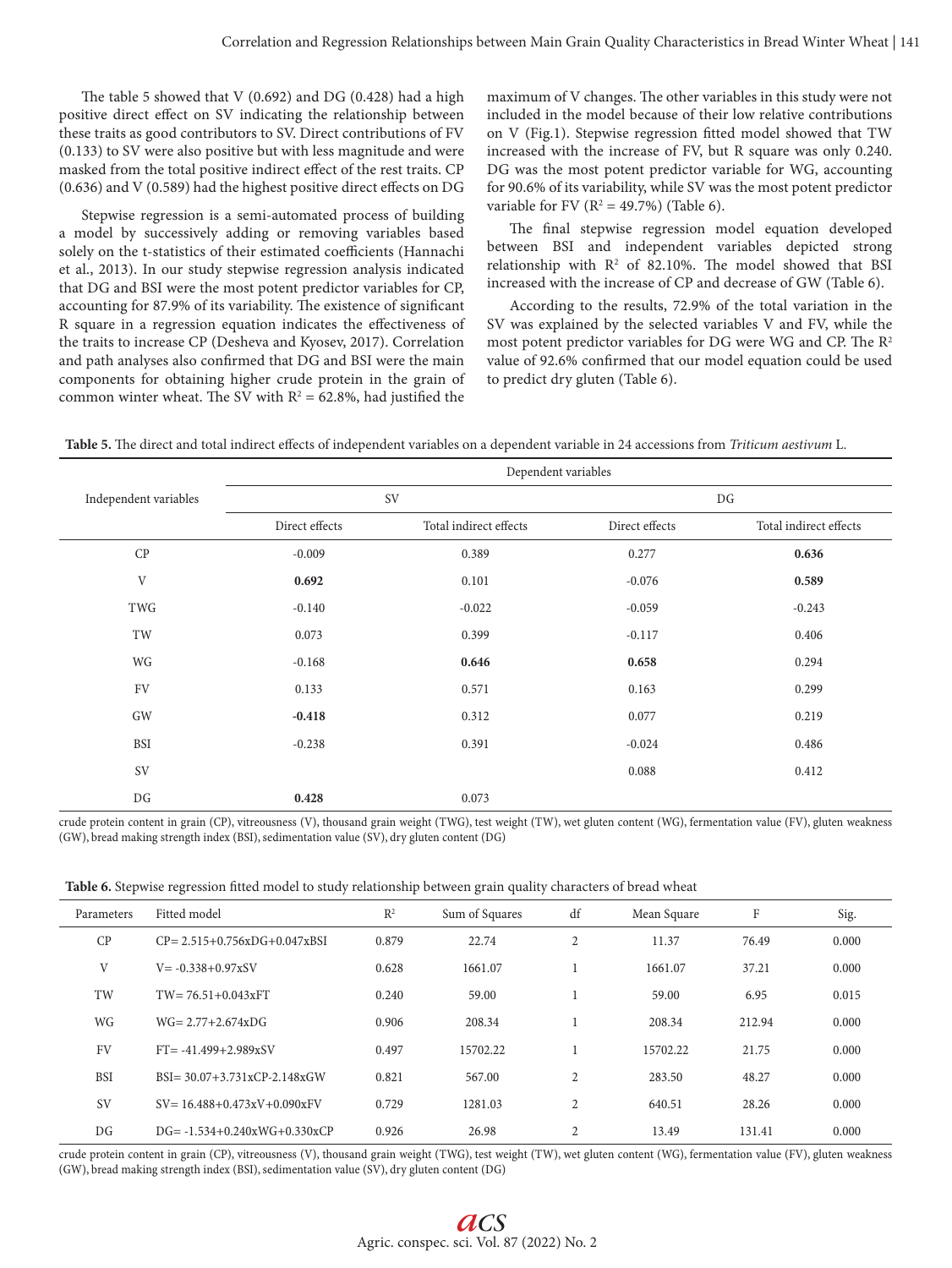## **Conclusion**

The results of our study confirm that to obtain bread wheat genotypes with higher seed quality traits, attention should be focused on selecting traits which have high relative contribution and positive direct effect on seed quality traits. In our study DG and BSI were the main components and the most potent predictor variables for CP. V and FV had the highest relative contribution and positive direct effect for obtaining the higher SV. DG was the most potent predictor variables for WG, while WG and CP had the high relative contribution and positive direct effect on DG. BSI increased with the increase of CP and decrease of GW. The results of this study will be of benefit for the bread wheat breeding programs.

#### **References**

- Baye A., Baye B., Bantayehu M., Derebe B. (2020). Genotypic and Phenotypic Correlation and Path Coefficient Analysis for Yield and Yield-Related Traits in Advanced Bread Wheat (*Triticum aestivum* L.) Lines. Cogent Food Agric. 6:1. doi: 10.1080/23311932.2020.1752603
- Desheva G., Kyosev B. (2017). Study of Genetic Parameters and Association between Characters in Einkorn Genotypes. Trakia J Sci. 2: 141-148. doi: 10.15547/tjs.2017.02.007
- Shahin N. F., Rezaei A., Saedi, A. (2002). Variation and Path Coefficient Analysis of Bread Making Quality Traits in Breeding Lines, Cultivars and Landrace Varieties of Wheat. Journal of Crop Production and Processing 6 (2): 77-89
- Abdipour M., Ebrahimi M., Izadi-Darbandi A., Mastrangelo A. M., Najafian G., Arshad Y., Mirniyam G. (2016). Association between Grain Size and Shape and Quality Traits, and Path Analysis of Thousand Grain Weight in Iranian Bread Wheat Landraces from Different Geographic Regions. Not Bot Horti Agrobot Cluj-Napoca 44 (1): 228-236. doi: 10.15835/nbha44110256
- Al-Najjar S. M. Y., Al-Zubaidy Kh. M. D. (2020). Correlation and Path Coefficient Analysis in Bread Wheat. Mesop J Agric. 48(1): 25-35. doi: 10.33899/magrj.2020.126461.1019
- Al-Saleh A., Brennan Ch. S. (2012). Bread Wheat Quality: Some Physical, Chemical and Rheological Characteristics of Syrian and English Bread Wheat Samples. Foods 1 (1): 3-17. doi: 10.3390/foods1010003
- BDS 13375. (1988). The Methods for Determination of Quality and Quantity of Gluten in the Wheat. Sofia. Bulgaria (in Bulgarian)
- BDS 13378. (1976). The Methods for Determination of Vitreousness. Sofia. Bulgaria (in Bulgarian)
- BDS ISO 1871. (2001). Food and Feed Products -- General Guidelines for the Determination of Nitrogen by the Kjeldahl Method. Sofia. Bulgaria (in Bulgarian)
- BDS ISO 7971-2. (2000). Cereals Determination of Bulk Density, Called "Mass Per Hectolitre" Routine Method. Sofia. Bulgaria (in Bulgarian)
- BDS ISO 520.2003. Cereals and Pulses Determination of the Mass of 1000 Grains. Sofia. Bulgaria (in Bulgarian)
- Boz H., Gerçekaslan K. E., Karaoğlu M. M., Kotancilar H. G. (2012). Differences in Some Physical and Chemical Properties of Wheat Grains from Different Parts within the Spike. Turk J Agric For. 36: 309-316. doi: 10.3906/tar-1102-41
- Brennan C. S., Samaan J., El-Khayat G. H. (2012). The Effect of Genotype and Environmental Conditions on Grain Physiochemical Properties of Syrian Durum Wheat Cultivars. Int J Food Sci Technol. 47: 2627– 2635. doi: 10.1111/j.1365-2621.2012.03145.x
- Castillo D., Matus I., Pozo A., Madariaga R., Mellado M. (2012). Adaptability and Genotype  $\times$  Environment Interaction of Spring Wheat Cultivars in Chile Using Regression Analysis, AMMI, and SREG. Chilean J Agric Res. 72 (2): 167-174. doi: 10.4067/S0718- 58392012000200001
- Desheva G. (2016). Effects of Genotype, Environment and Their Interaction on Quality Characteristics of Winter Bread Wheat. J Basic Appl Res. 2 (3): 363-372
- Dewey R. D., Lu K. H. (1959). A Correlation and Path Coefficient Analysis of Components of Crested Wheat Grass Seed Production. Agron J. 52: 515–8. doi: 10.2134/agronj1959.00021962005100090002x
- Drikvand R., Bihamta M. R., Najafian G., Ebrahimi A. (2013). Kernel Quality Association and Path Analysis in Bread Wheat. International J Biol. 5 (3): 73-79. doi: 10.5539/ijb.v5n3p73
- El-Khayat G. H., Samaan J., Manthy F. A., Fuller M. P., Brennan C. S. (2006). Durum Wheat Quality I: Some Physical and Chemical Characteristics of Syrian Durum Wheat Genotypes. Int J Food Sci Technol. 41: 22-29. doi: 10.1111/j.1365-2621.2006.01245.x
- Figiel A., Spychaj R., Gil Z., Bojarczuk J. (2011). Właściwości mechaniczne ziarna polskiej pszenicy twardej. Inżynieria Rolnicza 9 (134): 23–30 (in Polish)
- Garg M., Chawla M., Chunduri V., Kumar R., Sharma S., Sharma N. K., Kaur N., Kumar A., Mundey J. K., Saini M. K., Singh S. P. (2016) Transfer of Grain Colours to Elite Wheat Cultivars and Their Characterization. J Cereal Sci. 71:138–44. doi: 10.1016/j.jcs.2016.08.004
- Gulia N., Khatkar B. S. (2015). Quantitative and Qualitative Assessment of Wheat Gluten Proteins and Their Contribution to Instant Noodle Quality. Int J Food Prop. 18 (8): 1648–63. doi: 10.1080/10942912.2013.805765
- Hannachi A., Fellahi Z. A., Bouzerzour H., Boutekrabt A. (2013). Correlation, Path Analysis and Stepwise Regression in Durum Wheat (*Triticum durum* Desf.) under Rainfed Conditions. Journal of Agriculture and Sustainability 3 (2): 122-131
- Huang X. Q., Cloutier S., Lycar L., Radovanovic N., Humphreys D. G., Noll J. S. D., Brown P. D. (2006). Molecular Detection of QTLs for Agronomic and Quality Traits in a Doubled Haploid Population Derived from Two Canadian Wheats (*Triticum aestivum* L.). Theor Appl Genet. 113: 753-766. doi: 10.1007/s00122-006-0346-7
- Hussain K., Khan I. A., Sadaqt H. A., Amjad M. (2010). Genotypic and Phenotypic Correlation Analysis of Yield and Fiber Quality Determining Traits in Upland Cotton (*Gossypim hirsutum*). Int J Agric Biol. 12 (3): 348-352.
- Ionescu V., Stoenescu G. (2010). Comparative Evaluation of Wet Gluten Quantity and Quality through Different Methods. The Annals of the University Dunarea de Jos of Galati Fascicle VI – Food Technology 34 (2): 44-48.
- Kučerová J. (2005). Some Correlations between Parameters of Winter Wheat Technological Quality. Sborník Mendelovy Zemědělské a Lesnické Univerzity v Brně 3 (1): 23-30.
- Jochen C. R., Manje G., Hans P. M., Longin V. K. C. F. H., Erhard E., Reiner B., Christof P. T. W. (2011). Association Mapping for Quality Traits in Soft Winter Wheat. Theor Appl Genet 22: 961-970. doi: 10.1007/s00122-010-1502-7
- Karaman M., Aktas H. (2020). Comparison of Bread Wheat (*Triticum aestivum* L.) Lines with Registered Cultivars in Terms of Yield and Quality Characteristics. Appl Ecol Environ Res. 18 (2): 3627-3638. doi: 10.15666/aeer/1802\_36273638
- Khanala D., Thapab D. B., Dhakala K. H., Pandey M. P., Kandel B. P. (2020). Correlation and Path Coefficient Analysis of Elite Spring Wheat Lines Developed for High Temperature Tolerance. Agric Ecosyst Environ. 4 (2): 73-76. doi: 10.26480/ees.02.2020.73.76
- Ktenioudaki A., Butler F., Gallagher E. (2010). Rheological Properties and Baking Quality of Wheat Varieties from Various Geographical Regions. J Cereal Sci. 51 (3): 402-408. doi: 10.1016/j.jcs.2010.02.009
- Laidig F., Piepho H. P., Rentel D., Drobek T., Meyer U., Huesken A. (2017). Breeding Progress, Environmental Variation and Correlation of Winter Wheat Yield and Quality Traits in German Official Variety Trials and On-Farm during 1983-2014. Theor Appl Genet. 130 (1): 223–245. doi: 10.1007/s00122-016-2810-3.
- Meles B., Mohammed W., Tsehaye Y. (2016). Genetic Variability,